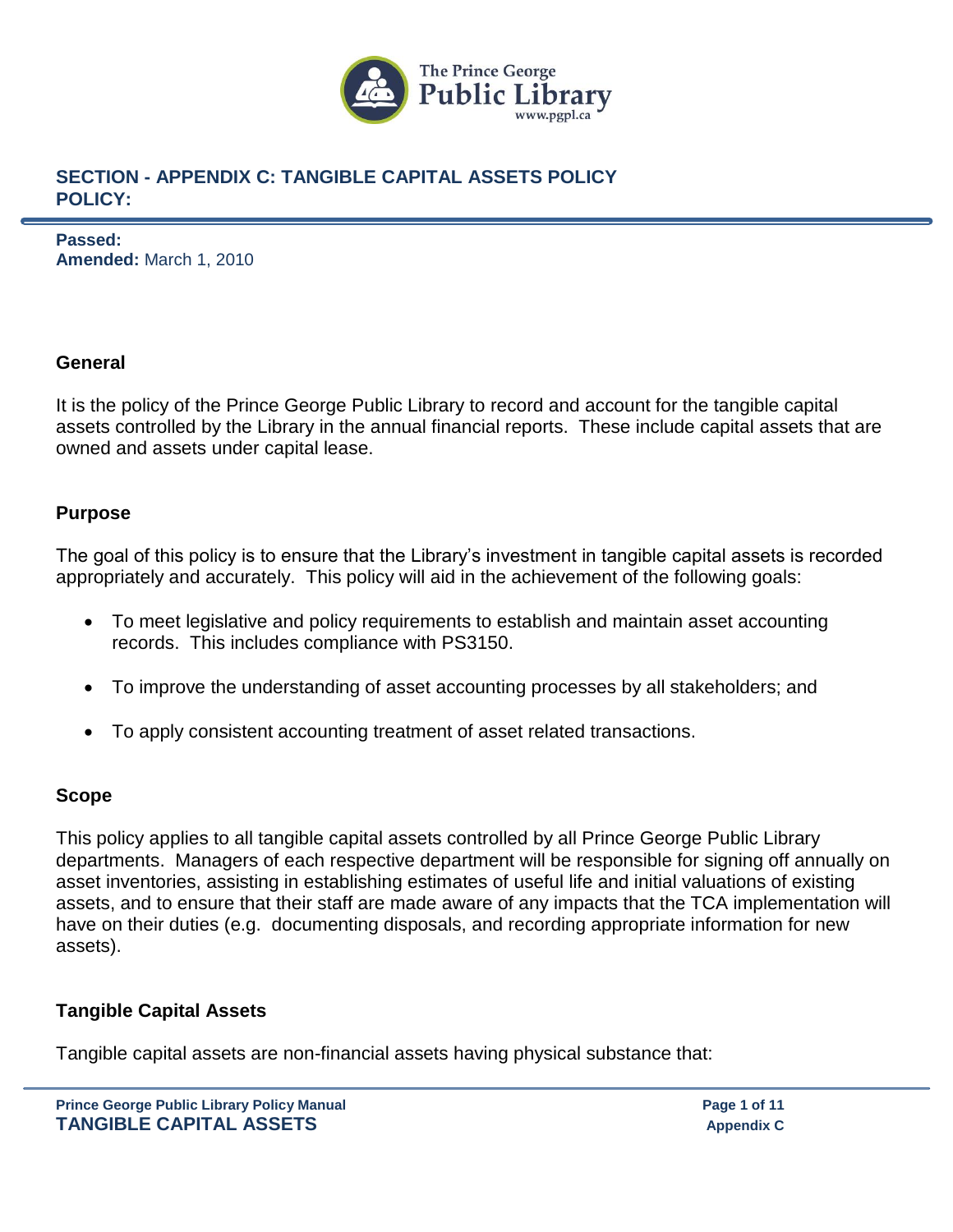

**Passed: Amended:** March 1, 2010

- held for use in the supply of goods and services, for rental to others, for administrative purposes or for the development, construction, maintenance or repair of other tangible capital assets;
- Have useful economic lives extending beyond one year;
- Are to be used on a continuing basis; and
- Are not for sale in the ordinary course of operations.

Examples of Tangible Capital Assets include buildings, vehicles, furniture, equipment, land, and computer hardware and software.

# **When to Account For Tangible Capital Assets**

A tangible capital asset should be accounted for and recognized in the financial statements when:

- It is probable that future benefits associated with the tangible capital asset will be obtained;
- There is an appropriate basis of measurement and a reasonable estimate of the value of the asset can be made; and
- The asset is in use. Prior to an asset being put into use (for example when it is under construction), it will be recorded in a work-in-progress account.

### **Tangible Capital Asset Cost**

When acquired, tangible capital assets are measured at cost. Cost is the amount of cash paid and/or the fair value of other assets given up in exchange for the asset. It includes all charges, including carrying costs, necessary to place the asset in its intended location and condition for use.

### **Donated or Contributed Asset Costs**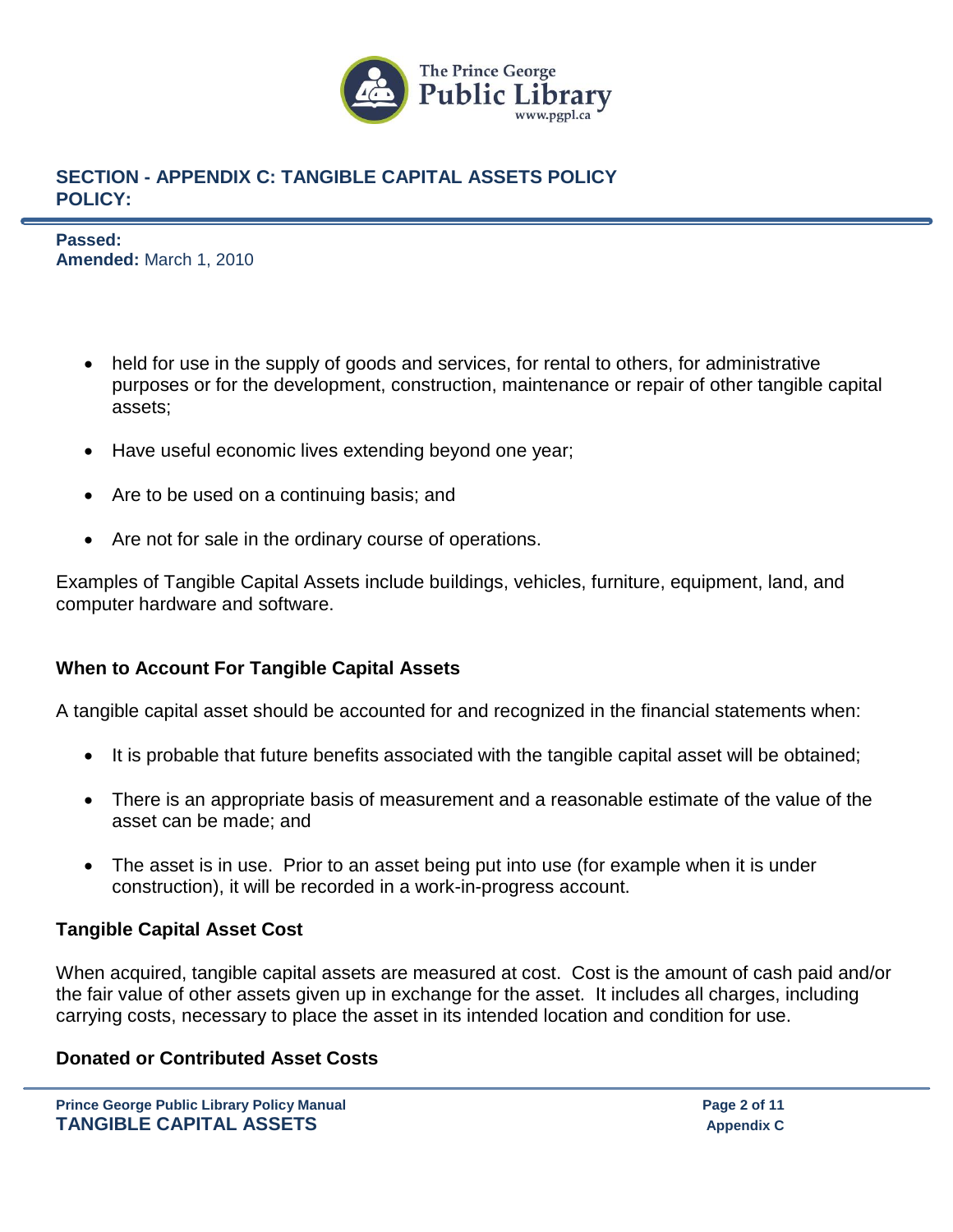

**Passed: Amended:** March 1, 2010

Tangible capital assets that are donated or contributed to the Library must be recorded at fair value as of the date of transfer. If the Library is the donor or transferor, a deemed disposition is recorded at fair value.

Grants and cash donations received to help fund the costs of a capital asset do not reduce the cost of the asset. The amount used from grants and/or cash donations to pay for tangible capital assets will be transferred into operational funds and the asset will be capitalized and amortized in the same way as all other asset purchases.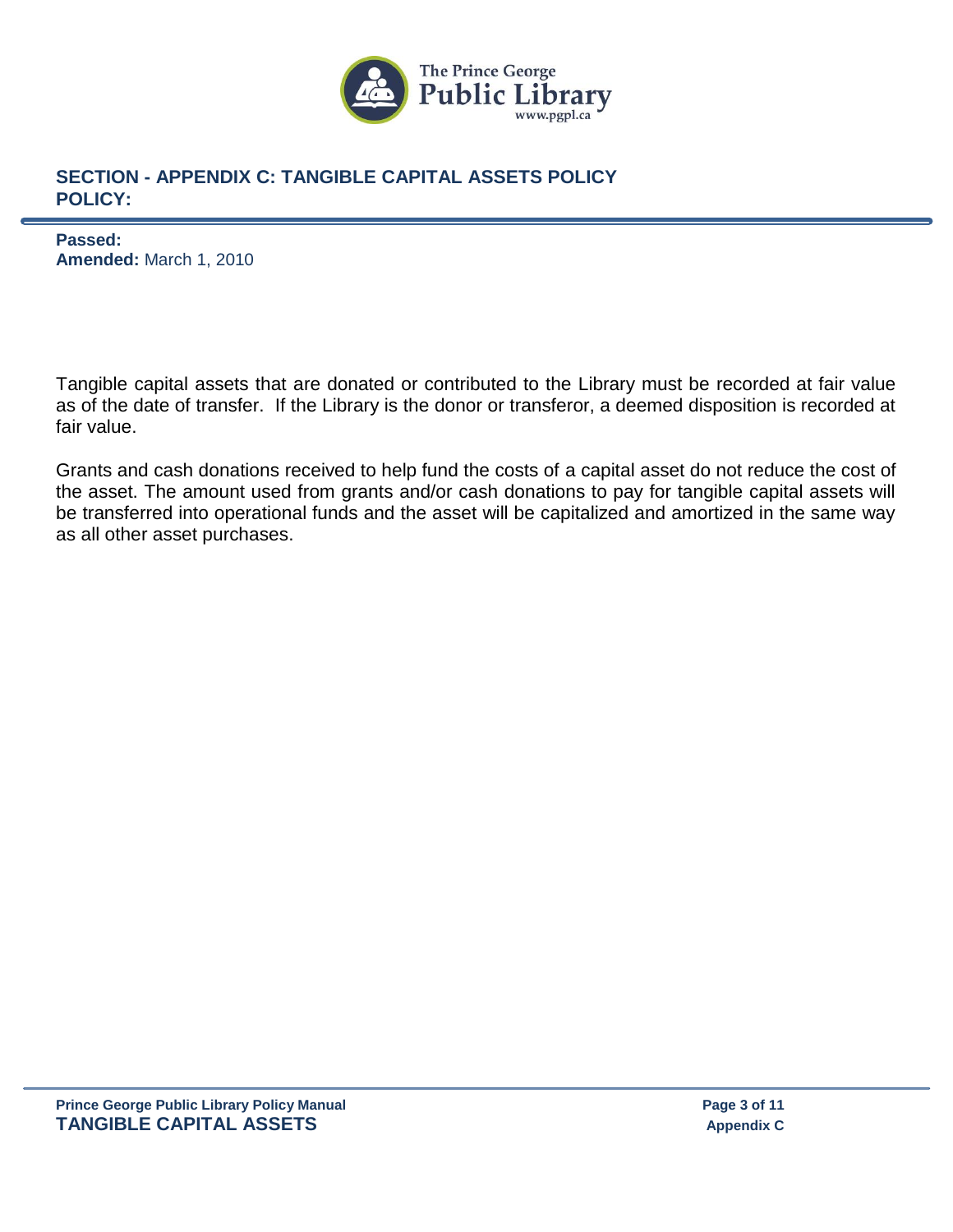

**Passed: Amended:** March 1, 2010

## **Asset Types**

#### Asset types and descriptions are provided in the table below:

| <b>ASSET TYPE</b>          | <b>DE SCRIPTION</b>                                                                                                                                                                                                                                                                                                                                                                                                                                                                     | <b>THRESHOLD</b><br>(note 1) |
|----------------------------|-----------------------------------------------------------------------------------------------------------------------------------------------------------------------------------------------------------------------------------------------------------------------------------------------------------------------------------------------------------------------------------------------------------------------------------------------------------------------------------------|------------------------------|
| Land                       | Real property in the form of a plot, lot or area.                                                                                                                                                                                                                                                                                                                                                                                                                                       | \$0 (capitalize all)         |
|                            | . Includes all expenditures made to acquire land and to ready it for use where the<br>improvements are considered permanent in nature and includes purchase price.<br>closing costs, grading, filling, draining, clearing, removal of old buildings (net of<br>salvage), assumption of liens or mortgages, and any additional land<br>improvements that have an indefinite life.                                                                                                        |                              |
| Land<br>Improvements       | Land improvements consist of betterments, site preparation and site<br>improvements (other than buildings) that ready land for its intended use, and<br>which generally decay or break down over time.<br>Land improvements include but are not limited to:<br>· construction of driveways, parking lots, retaining walls, drop off locations,<br>sidewalks, fencing, patios, water fountains etc.                                                                                      | \$10,000                     |
| <b>Buildings</b>           | Buildings include all structures that provide shelter from the elements. It includes<br>betterments to buildings that are owned by the Library.                                                                                                                                                                                                                                                                                                                                         | \$5.000                      |
| Machinery &<br>Equipment   | An apparatus, tool, device, implement or instrument that uses energy to facilitate<br>a process, function or completion of a task. Machinery & Equipment may also<br>include furniture and fixtures. It may be installed within a building, but is generally<br>capable of being moved and reinstalled at a different location, if necessary.<br>Machinery & Equipment includes but is not limited to:<br>. Telephone switches/networks, office equipment, audio visual equipment, etc. | \$1.000                      |
| Vehicles                   | A means of licensed transportation, usually having wheels, for transporting<br>persons or things or designed to be towed behind such an apparatus.                                                                                                                                                                                                                                                                                                                                      | No threshold                 |
| Computer<br>Infrastructure | Consists of purchased computer equipment and software (including pooled<br>assets)                                                                                                                                                                                                                                                                                                                                                                                                      | \$1.000                      |
| Library Collection         | The library collection is a pooled asset that consists of those materials that have a<br>useful life exceeding one year. This includes hardcover books, trade paperbacks,<br>e-books, microfilm, and standing orders. This does not include items such as<br>mass market paperbacks, DVD's, CD's, books on CD, magazines, telephone<br>books, or database subscriptions.                                                                                                                | \$1.000                      |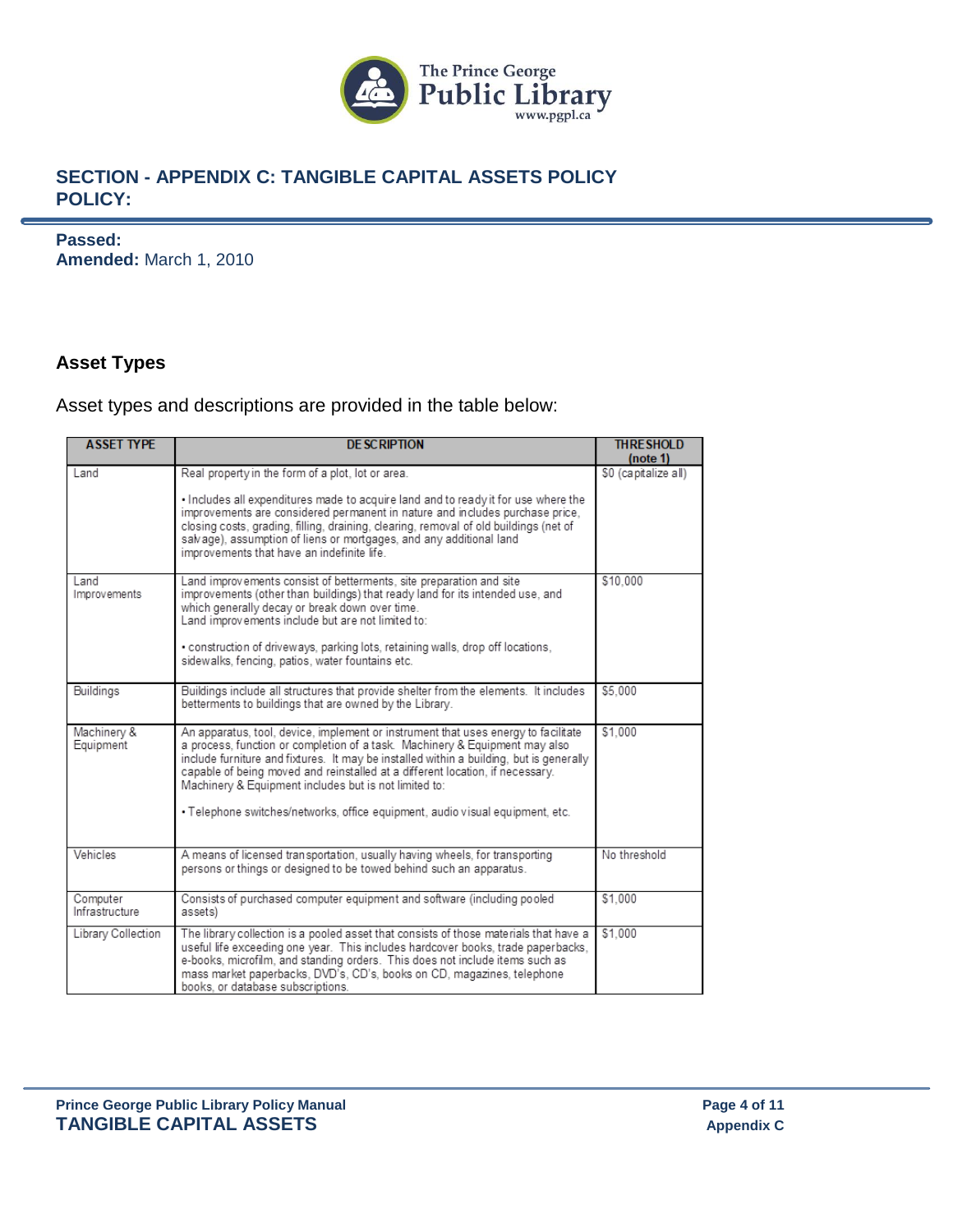

**Passed: Amended:** March 1, 2010

# **Tangible Capital Asset Thresholds**

Tangible capital assets should be capitalized according to the thresholds noted in the table in the prior section.

Note 1 – Similar assets that have a unit value below the capitalization threshold but have a material value as a group (such at the library collection) can be combined to create a pool. Examples of assets that can be pooled are library books and computer hardware and software. The pooled capitalization threshold is the same as the single asset type threshold.

# **Replacements**

If the component being replaced has previously been segregated in the asset accounting register as a distinct asset for amortization over its specific expected useful life, then the new component is capitalized and the old component is retired with its residual net book value removed from the accounts.

# **Betterments**

A betterment is the cost incurred to enhance the service potential of a tangible capital asset. Service potential is enhanced if one of the following occurs:

- There is an increase in the previously assessed physical output or service capacity;
- Associated operating costs are lowered;
- The original useful life is extended; or
- The quality of output is improved.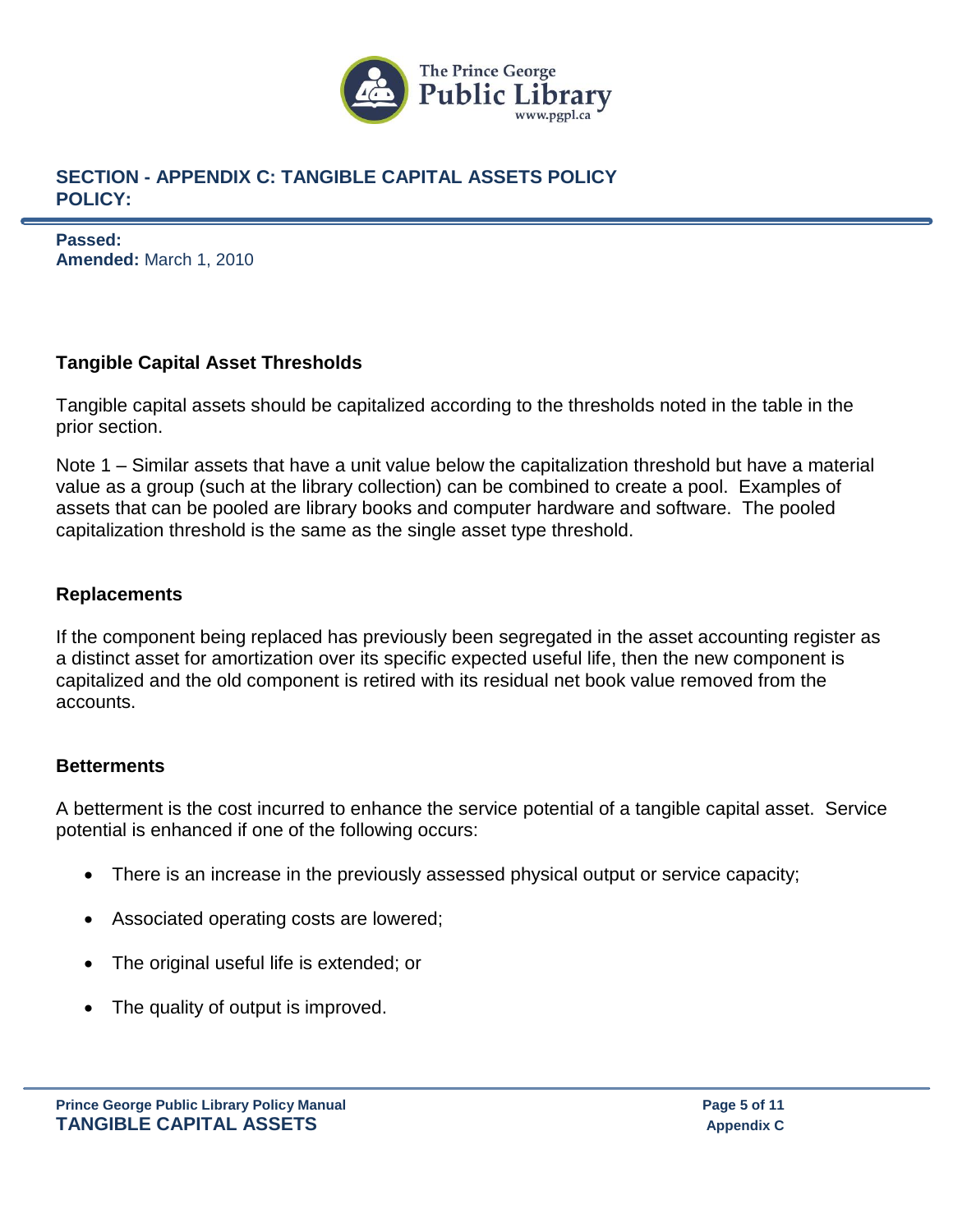

**Passed: Amended:** March 1, 2010

Betterments and replacements include additions to a tangible capital asset or a substitution of a component part of a tangible capital asset. The distinguishing feature between a betterment and a replacement is that a betterment is the substitution of a better component for one currently used. A replacement on the other hand, is the substitution of a similar component.

### **Repairs and Maintenance**

The cost incurred in the maintenance of the service potential of a tangible capital asset is a repair, not a betterment. Ordinary repairs are expenditures made to maintain assets in operating condition; they are charged to an expense account in the period in which they are incurred on the basis that it is the only period benefited. Replacement of minor parts, lubricating and adjusting of equipment, repainting and cleaning are examples of the type of maintenance charges that occur regularly and are treated as ordinary operating expenses.

### **Write-down/Write-off**

A write-down is used to reflect a partial impairment in the value of a tangible capital asset. The carrying value of a tangible capital asset should be written down if it can no longer contribute to the Library's ability to provide service at the previously anticipated level and the impairment is permanent in nature.

A write-off is a 100% reduction in the net book value of a tangible capital asset to reflect the decline in the asset's value due to a permanent impairment.

Once an asset is written down or off, the transaction cannot be reversed. An asset that has been previously written down cannot be written up in a subsequent period. Similarly an asset that has been written off cannot be written on at a later date.

### **Asset Disposal**

Disposals occur when the ownership of a tangible capital asset is relinquished and may occur by sale, loss, destruction or abandonment. Upon disposal of a tangible capital asset, whether by sale, loss, destruction or abandonment, the difference between the net proceeds on disposal and the net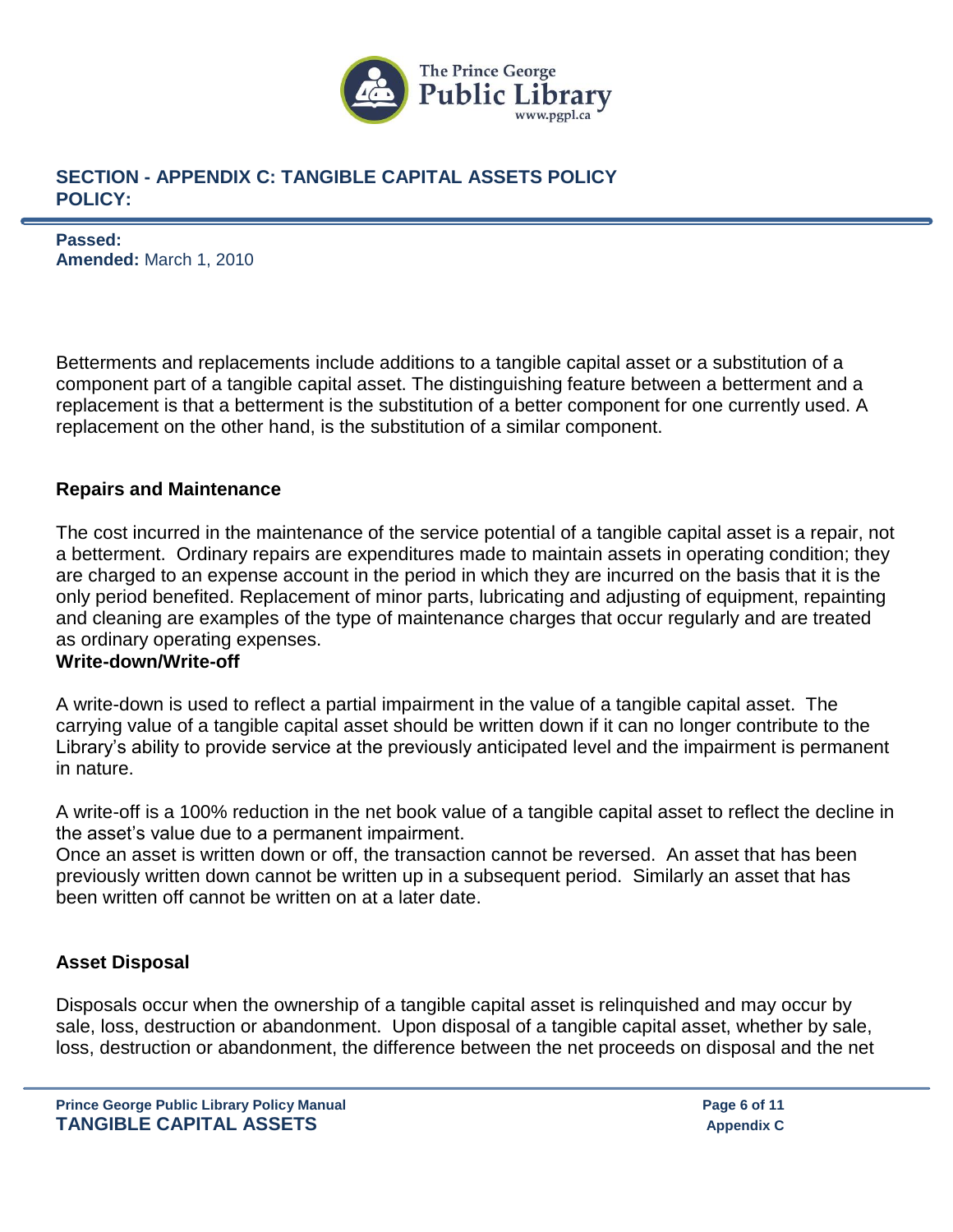

**Passed: Amended:** March 1, 2010

book value should be recognized as a gain or loss in the period the transaction to dispose of the tangible capital asset is completed.

# **Amortization**

Amortization is the accounting process of allocating the cost of a tangible capital asset to operating periods as an expense over its useful life in a systematic manner. All Library assets will be amortized using the straight line method which allocates the cost of the asset evenly over its' useful life. In the year of acquisition, and again in the final year of an asset's useful life, one half of a full year's worth of amortization will be expended. The year of acquisition will be determined based on the acquisition date. The acquisition date of a tangible capital asset is the earliest of:

- The date on which the tangible capital asset being constructed is complete and ready to be put into service. In most cases, amortization will begin when capital projects are closed. Therefore, capital projects must be closed in the quarter immediately following the asset being put into service. In cases where the capital project must be kept open, the project will be deemed to be complete and amortization will begin when the certificate of substantial completion is received. For projects that do not receive a certificate of substantial completion, amortization will begin when the asset is available for use;
- The date legal ownership of the tangible capital asset is obtained by the Library; or
- The date the product is received.

# **Useful Life of a Tangible Capital Asset**

The useful life of an asset or part of an asset is the period over which an asset is expected to be used. The estimated useful life of the asset will be established by collaboration between operating departments and appropriate Administrative staff. The information, once compiled, will be incorporated into this policy where possible.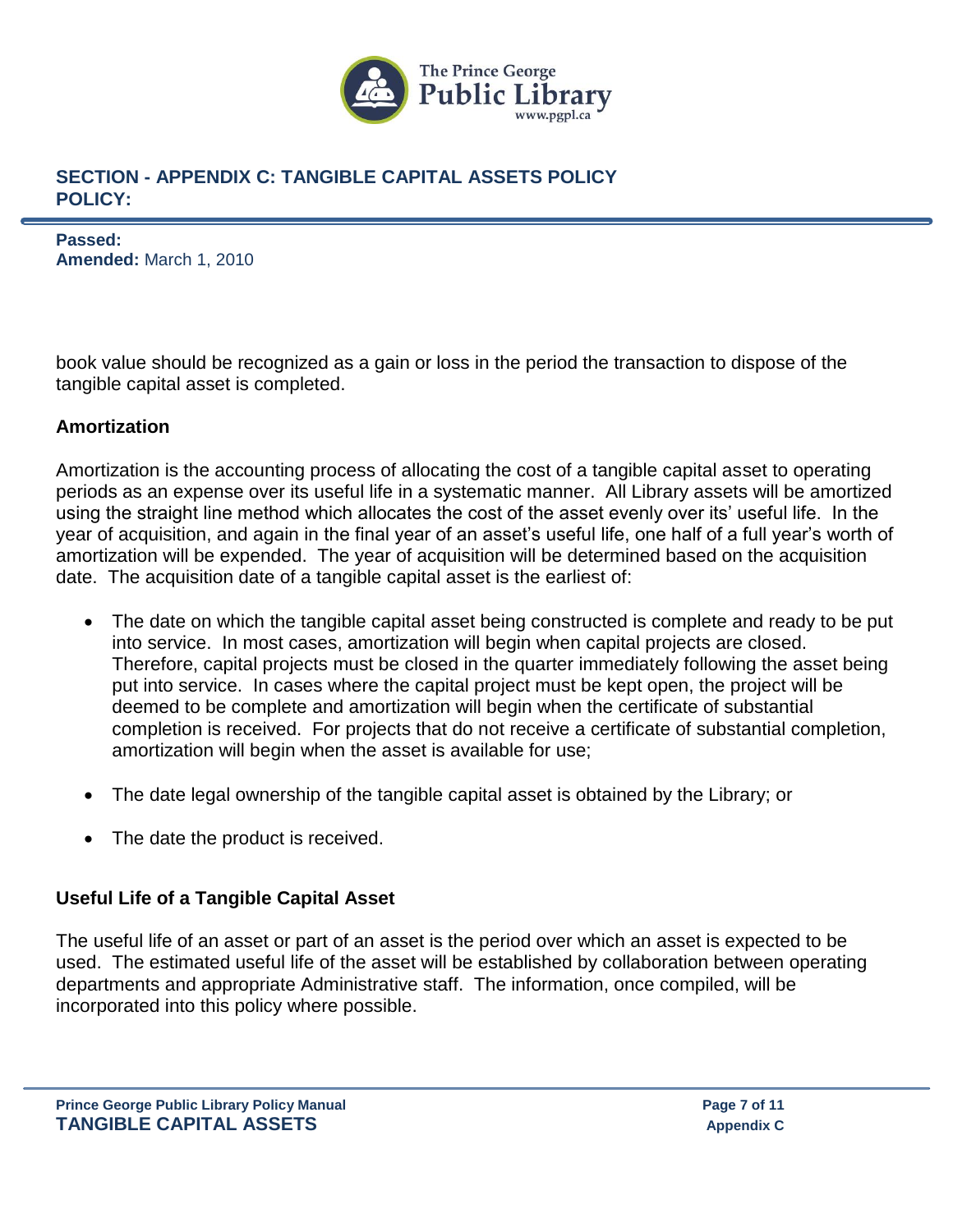

**Passed: Amended:** March 1, 2010

- Useful life is normally the shortest of the asset's physical, technological, commercial or legal life.
- The useful life of a tangible capital asset depends on its expected use by the Library. Factors to be considered in estimating the useful life of a tangible capital asset include:
	- a) Expected future usage;
	- b) Effects of technological obsolescence;
	- c) Expected wear and tear from use or the passage of time;
	- d) The maintenance program in place;
	- e) Studies of similar items retired; and
	- f) The condition of existing comparable items.
- The useful life of an asset should be reviewed on an annual basis. If expectations differ from previous estimates, the change in useful life is to be accounted for as a change in an accounting estimate. Significant events that may indicate a need to revise the remaining useful life of a tangible capital asset include, but are not limited to the following:
	- a) A change in the extent to which the tangible capital asset is used;
	- b) A change in the manner in which the tangible capital asset is used;
	- c) Removal of the tangible capital asset from service for an extended period of time;
	- d) Physical damage;
	- e) Significant technological developments;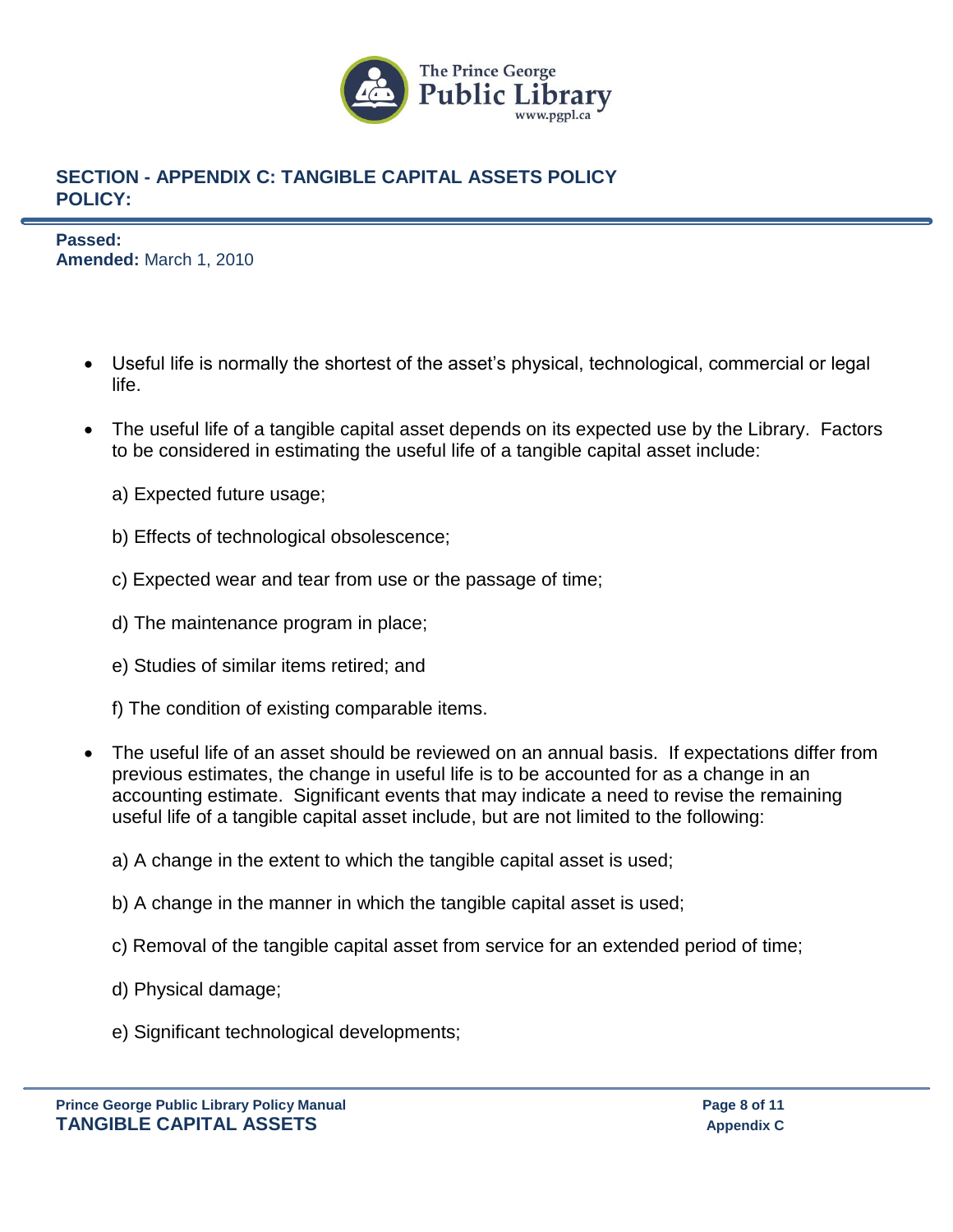

**Passed: Amended:** March 1, 2010

> f) A change in the demand for the services provided through use of the tangible capital asset; and

g) A change in the law or environment affecting the period of time over which the tangible capital asset can be used.

## **Useful Life Guidelines**

The table found in Appendix A includes general guidelines for the useful life of Library assets. Assets are to be looked at on an individual basis when determining initial useful life estimates as well as subsequent adjustments as necessary.

### **Library Collection Valuation and Amortization**

The library collection of monographs will be valued at cost plus all carrying charges and nonrefundable taxes. The amortization will be straight-line over 5 years beginning with 10% in the year of acquisition. Due to the intricacy in establishing a value for discards, an amount equal to the original cost for a given group of annual purchases (e.g. all monographs purchased in 2005) will be deemed discarded in the fiscal year that the final portion of amortization is recorded for that group of purchases. For example, 2005 monograph purchases will be fully amortized in 2010 and, as a result, will be discarded in 2010.

### **Administration**

At the onset of the new treatment for the assets of the Library, the accounting for tangible capital assets involves taking an inventory of exiting Library assets, recording initial valuations of the opening inventory based on actual or estimated costs, determining opening amortization figures, and segregating these figures for 2008 and 2009. New accounts will be set up in the accounting system and incorporated into the financial statements. Budget lines that are impacted by changes to the recording of TCA's will be modified. The budgeting process for 2010 forward will also be impacted by these changes.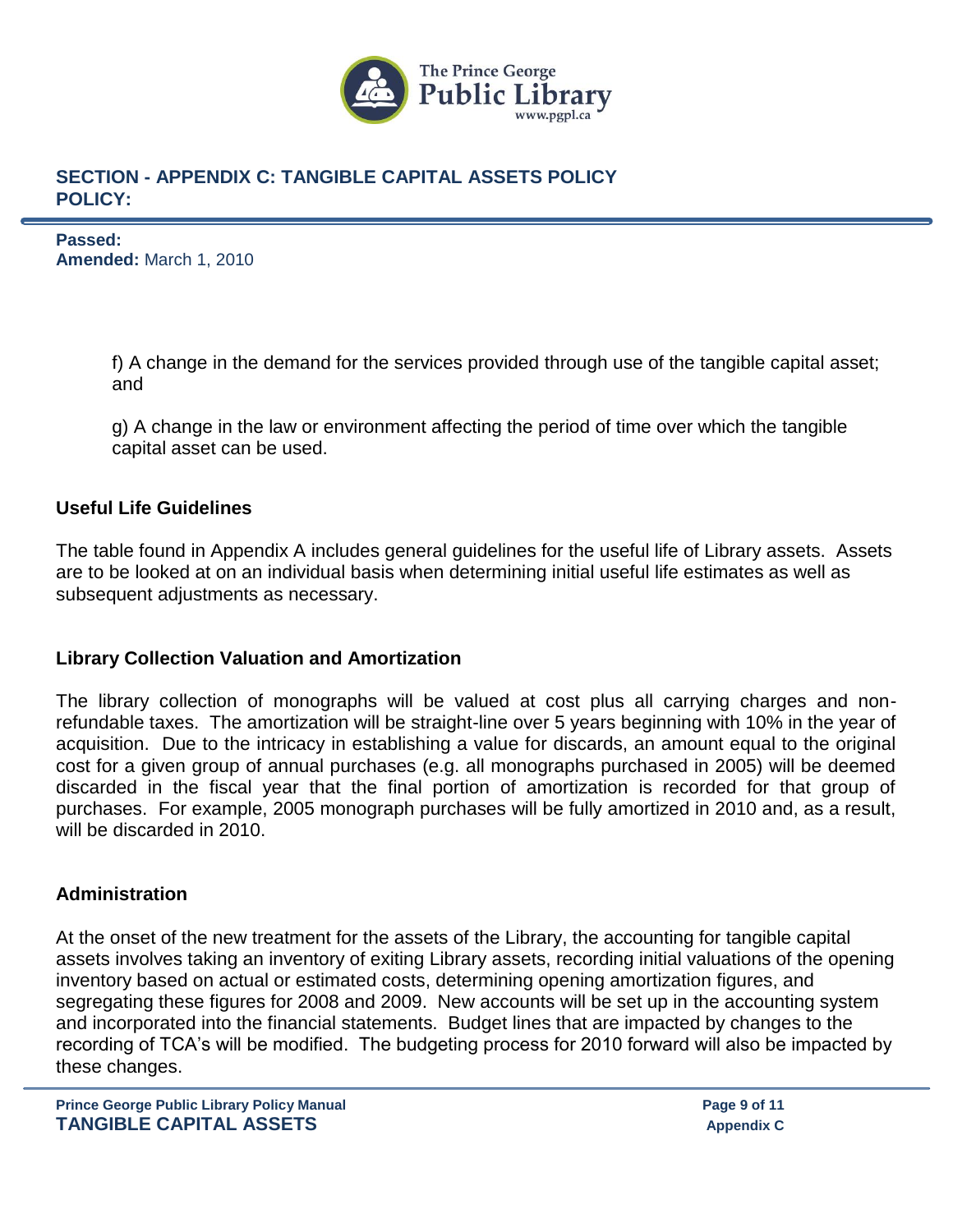

**Passed: Amended:** March 1, 2010

Accounting staff works with the managers to ensure that new purchases are correctly recorded according to this policy. Accounting staff will maintain asset listings and, at the end of each accounting cycle, prior to completion of the annual audit, they will provide managers of each department with their respective asset lists. Managers will review the tangible capital assets for existence, impairment, and remaining useful life. The Controller/Accountant is responsible for computing amortization expenses, disposal amounts, write-downs, and assessing useful life estimates along with recording the adjusting journal entries. The auditor will be involved in review of the initial implementation and provide input with valuations and useful life estimates going forward.

With board approval, this document may be revised as needed to reflect unforeseen needs.